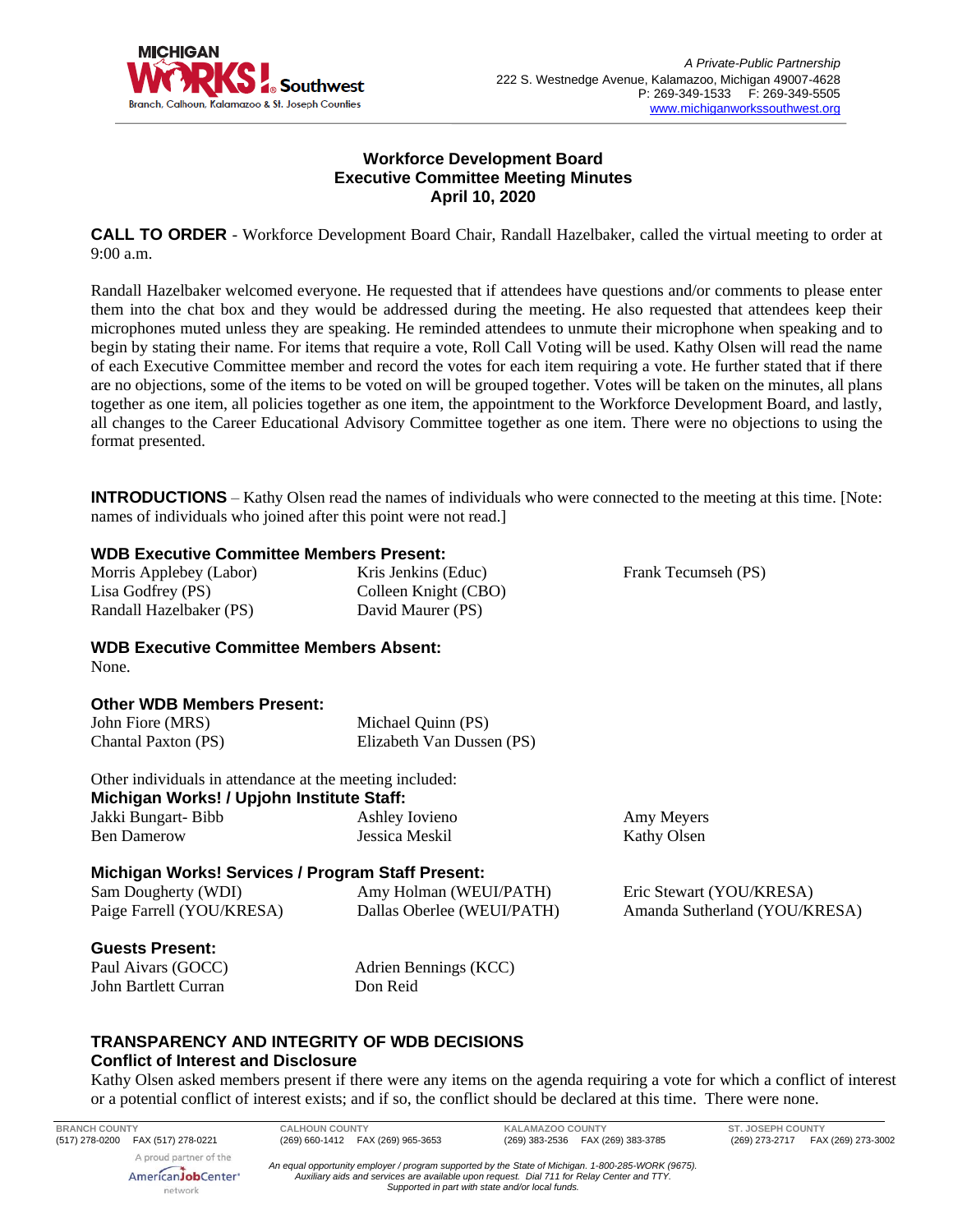# **APPROVAL OF MINUTES** *(Exhibit A)*

**Motion made by Colleen Knight and supported by Dave Maurer to approve the Workforce Development Board Full Board meeting minutes of February 14, 2020.**

#### **ROLL CALL VOTE:**

**AYES: Morris Applebey, Lisa Godfrey, Kris Jenkins, Colleen Knight, Dave Maurer, Frank Tecumseh NAYS: None. ABSENT: None. MOTION CARRIED.**

#### **CITIZENS' TIME**

None.

#### **COMMITTEE REPORTS**

None.

#### **NEW BUSINESS**

#### **WDB Program Plans –** *(Exhibits B1 though B3)*

**Going PRO Apprenticeships***(Exhibit B1)* – Amy Meyers reported the first plan being presented for Board review and approval is the Going PRO Apprenticeships (GPA) in which Michigan Works! Southwest has been allocated \$148,932.61 to be utilized through March 31, 2022. This is the first time this funding has been received and the intent of the funding is to provide an additional tool for apprenticeship expansion in alignment with the training model used for the Going Pro Talent Fund program. Going PRO Apprenticeships is designed to make awards to employers to assist in training current and newly hired employees entering a new Registered Apprenticeship. Training funded by GPA must demonstrate a talent need identified by an employer and must lead to a credential for a skill that is transferable and recognized by the industry. Although the program is called Going PRO, and is modeled after the Going PRO Talent Fund, it is not funded through the same fund source as the Going PRO Talent Fund. Instead, it is funded through an apprenticeship expansion grant.

**PY19 WIOA Statewide Allocations for Customer Relationship Management (CRM)** *(Exhibit B2)* – Amy Meyers reported the second plan presented for Board consideration and approval is the Customer Relationship Management (CRM). For PY 2019, \$4,173 has been made available for Michigan Works! Southwest to be used in support of electronic systems for Customer Relationship Management (CRM). She reported this is the same allocation Michigan Works! Southwest received for PY 2018. The funding is to be used to support new or existing systems or software that assist in information gathering as it relates to employer services. Locally, the funds will be used to renew the licenses for Salesforce, a CRM system that is currently being used locally and across the state for Business Services related activities.

**AY19 WIOA Statewide Activities Funding for the Summer Youth Professionals (SYP) 2020 Initiative** *(Exhibit B3)* - Amy Meyers reported the third plan presented for Board consideration and approval is the Summer Young Professionals (SYP) 2020 Initiative**.** The Summer Young Professionals initiative has been identified by the state as an opportunity to further enhance the availability of work experience opportunities for youth ages 14 and 24. Upon application of funding, Michigan Works! Southwest was awarded \$108,294. This is the first time this funding opportunity has been made available. To achieve success, Michigan Works! Southwest proposed to partner with YOU/KRESA to utilize funding to support the MyCITY Summer Program throughout the four-county area to provide enhanced opportunities for WIOA participants. Funding can be used to support work experience wages, employability skills training, and support services. Numerous contingency plans are in place for offering these services during the current economic situation as well as potential future circumstances.

**Motion made by Colleen Knight and supported by Kris Jenkins to approve the Going PRO Apprenticeships Plan, the PY19 WIOA Statewide Allocations for Customer Relationship Management (CRM), and the AY19 WIOA Statewide Activities Funding for the Summer Youth Professionals (SYP) Program 2020 Initiative.**

# **ROLL CALL VOTE:**

**AYES: Morris Applebey, Lisa Godfrey, Kris Jenkins, Colleen Knight, Dave Maurer, Frank Tecumseh**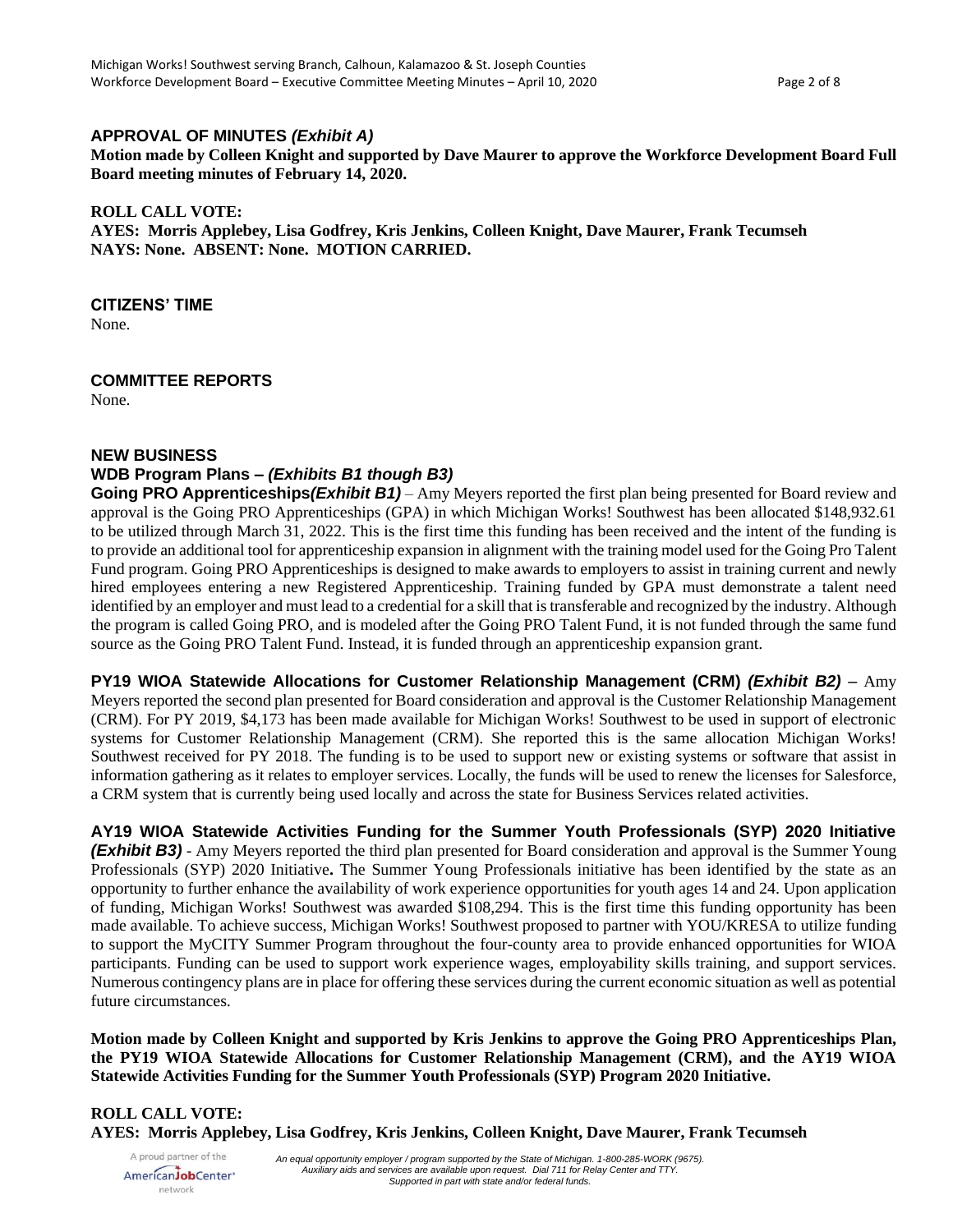### **NAYS: None. ABSENT: None. MOTION CARRIED.**

**WDB Policy Revisions** *(Exhibits C1 through C6)* – Kathy Olsen reported five (5) Workforce Development Board policies were being presented for consideration and approval. They included:

- WDB Policy 15 Rev 03 Work Experience *(Exhibit C2)*
- WDB Policy 33 Rev 03 Rapid Response Activities *(Exhibit C3)*
- WDB Policy 12 Rev 01 Work-Based Training Services *(Exhibit C4)*
- WDB Policy 13 Rev 05 Individual Training Account (ITA) System *(Exhibit C5)*
- WDB Policy 30 Rev 03 Trade Adjustment Assistance (TAA) Training Waivers *(Exhibit C6)*

She reported a summary of the changes made to *all five (5) of the revised policies* was included in the agenda packet *(Exhibit C1).* The revisions on these policies included updating federal and state policy references and updating language to align with the federal and state requirements. Changes to *Policy 33 Revision 03 for Rapid Response Activities* also included adding sections to address the required use of the Dislocated Worker Surveys (DWS) and National Dislocated Worker Grants (NDWG). Additional details were added to the section that addresses State Adjustment Grants (SAGs). Lastly, the required local contact information for all Rapid Response activities was updated. A note was added to the end of *Policy 12, Revision 01 for Work-Based Training Services* to document when this policy changed from addressing only On-the-Job Training to addressing all Work-Based Training options. Updates made to *Policy 13, Revision 05 for the Individual Training Account (ITA) System* included changing references to the Career Education Consumer Report (CECR) to the Eligible Training Provider List (ETPL) that is located on the Michigan Training Connect (MiTC) website; and adding a reference to WDB Policy 17 regarding in-demand employment. In *Policy 30, Revision 03 for the Trade Adjustment Assistance (TAA) Training Waivers*, the waiver requirement language was expanded to align with State policy changes.

**Motion made by Morris Applebey and supported by Colleen Knight to approve the revisions to Workforce Development Board Policy15 Rev 03 – Work Experience, Policy 33 Rev 03 – Rapid Response Activities, Policy 12 Rev 01 – Work-Based Training Services, Policy 13 Rev 05 – Individual Training Account (ITA) System, and Policy 30 Rev 03 – Trade Adjustment Assistance (TAA) Training Waivers.** 

#### **ROLL CALL VOTE:**

**AYES: Morris Applebey, Lisa Godfrey, Kris Jenkins, Colleen Knight, Dave Maurer, Frank Tecumseh NAYS: None. ABSENT: None. MOTION CARRIED.**

# **WDB Appointment -** *(Exhibit D)*

Kathy Olsen reported the Nominating Committee is requesting Board consideration and approval of the appointment of Dr. Adrien Bennings, President of Kellogg Community College, as an education representative, representing post-secondary education to the Workforce Development Board for Michigan Works! Southwest for the balance of a two-year term that began on October 1, 2018 and which ends on September 20, 2020. She reported the appointment is to replace Mark O'Connell who retired from Kellogg Community College at the end of 2019. The request was included in the agenda packet as *Exhibit D*.

**Motion made by Dave Maurer and supported by Frank Tecumseh to appoint Dr. Adrien Bennings, President of Kellogg Community College, as an education representative, representing post-secondary education to the Workforce Development Board for Michigan Works! Southwest for the balance of a two-year term that began October 1, 2018 and which ends on September 30, 2020.**

#### **ROLL CALL VOTE:**

**AYES: Morris Applebey, Lisa Godfrey, Kris Jenkins, Colleen Knight, Dave Maurer, Frank Tecumseh NAYS: None. ABSENT: None. MOTION CARRIED.**

# **CEAC Appointments –** *(Exhibits E 1 though E3)*

Kathy Olsen reported changes to the Career Educational Advisory Council (CEAC) require approval of the Workforce Development Board. Three changes were presented for Board consideration and approval. They included: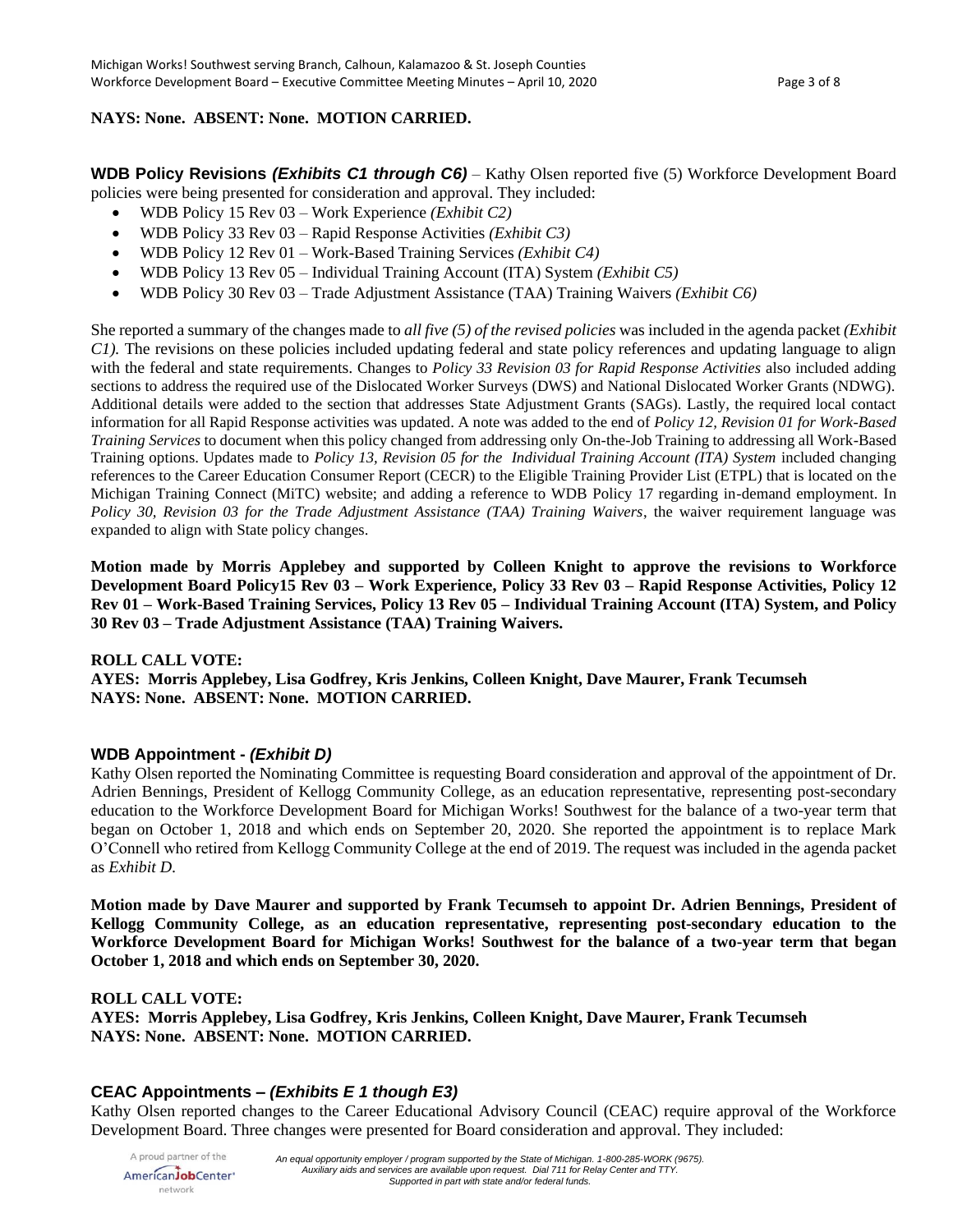- *Exhibit E1* Request to appoint Dr. Dennis Baskin, Dean of Workforce Development at Kellogg Community College (KCC), replacing Dr. Jan Karazim, for the balance of a term that ends on June 30, 2020, as well as a renewal term from July 1, 2020 through June 30, 2022. Ms. Olsen reported that Dr. Karazim transferred to another educational institution outside of the Michigan Works! Southwest area.
- *Exhibit E2* Request to appoint Dr. Tracy Labadie, Dean of Business, Industrial Trades and Public Services at Kalamazoo Valley Community College (KVCC), as an alternate for Dr. Deb Coates, replacing Patti Henning, for the balance of a term that ends on June 30, 2020, as well as a renewal term from July 1, 2020 through June 30, 2022. Ms. Olsen reported Patti Henning has taken on other responsibilities at KVCC and is no longer available to serve on the CEAC.
- *Exhibit E3* Request to appoint Tim Staffen, Assistant Superintendent for Career and Technical Education at the Calhoun Intermediate School District, as Chair of the Career Educational Advisory Council (CEAC) for Michigan Works! Southwest. Ms. Olsen reported Mr. Staffen has been an active member of the Michigan Works! Southwest CEAC and his current term of service is through June 30, 2021. She reported the appointment is to replace the current chair, Deb Miller, who is retiring at the end of June.

**Motion made by Kris Jenkins and supported by Colleen Knight to appoint Dr. Dennis Baskin, Dean of Workforce Development at Kellogg Community College (KCC), replacing Dr. Jan Karazim, to the Career Educational Advisory Council (CEAC) for Michigan Works! Southwest (MWSW), for the balance of a term that ends on June 30, 2020, as well as a renewal term from July 1, 2020 through June 30, 2022; to appoint Dr. Tracy Labadie, Dean of Business, Industrial Trades and Public Services at Kalamazoo Valley Community College (KVCC), replacing Patti Henning, as an alternate for Dr. Deb Coates, to the CEAC for MWSW, for the balance of a term that ends on June 30, 2020, as well as a renewal term from July 1, 2020 through June 30, 2022; and to appoint Tim Staffen, Assistant Superintendent for Career and Technical Education at the Calhoun Intermediate School District as Chair of the Career Educational Advisory Council (CEAC) for Michigan Works! Southwest.**

#### **ROLL CALL VOTE:**

**AYES: Morris Applebey, Lisa Godfrey, Kris Jenkins, Colleen Knight, Dave Maurer, Frank Tecumseh NAYS: None. ABSENT: None. MOTION CARRIED.**

**Board Member Recognition –** Ben Damerow recognized Colleen Knight for her commitment to Workforce Development and to express sincere appreciation for the contributions she has made that positively impacted thousands of lives in the Michigan Works! Southwest service area. Mr. Damerow reported Ms. Knight has served on the Workforce Development Board for Michigan Works! Southwest for five years and prior to Michigan Works! Southwest becoming a four-county service area, she served on the Board for the Barry, Branch, Calhoun Michigan Works! Area for twelve years. During the discussion to merge the two Michigan Works! areas, he reported that everyone he spoke to said he needed to meet Colleen Knight. He has found Ms. Knight to be open and direct regarding expectations. He further stated that she has provided great leadership on the Monitoring and Evaluation Committee, reviewing Requests for Proposals and advocating for Michigan Works! services. Randall Hazelbaker reported Ms. Knight is well known in the greater Coldwater area and he also expressed his appreciation for all that she has done. Ms. Knight reported she has enjoyed serving on the Workforce Development Board and that Michigan Works! Southwest, under the leadership of the Upjohn Institute, has been doing a fabulous job in providing workforce development services. Mr. Damerow stated the official plaque recognizing Ms. Knight will be presented to her in person once the social distancing and Stay at Home restrictions are lifted.

# **STAFF REPORTS**

**Business Services / Talent Fund / Labor Market Information (LMI)** – Ashley Iovieno reported on business services operations that included employer outreach, resource navigation, layoffs, employers hiring and worker orientation.

Employer Outreach - Over the last few weeks since the COVID-19 pandemic started, she reported the Business Services team has been reaching out to employers with a short survey to gain insight as to how the pandemic is affecting employers in the Michigan Works! Southwest region. The survey is collecting information on employer layoffs, those hiring, and what needs the employers currently have. The Business Services Team has reached out to 598 employers and so far, has received 69 responses to the survey with more responses expected. Of the responses received, 32 employers have hiring needs and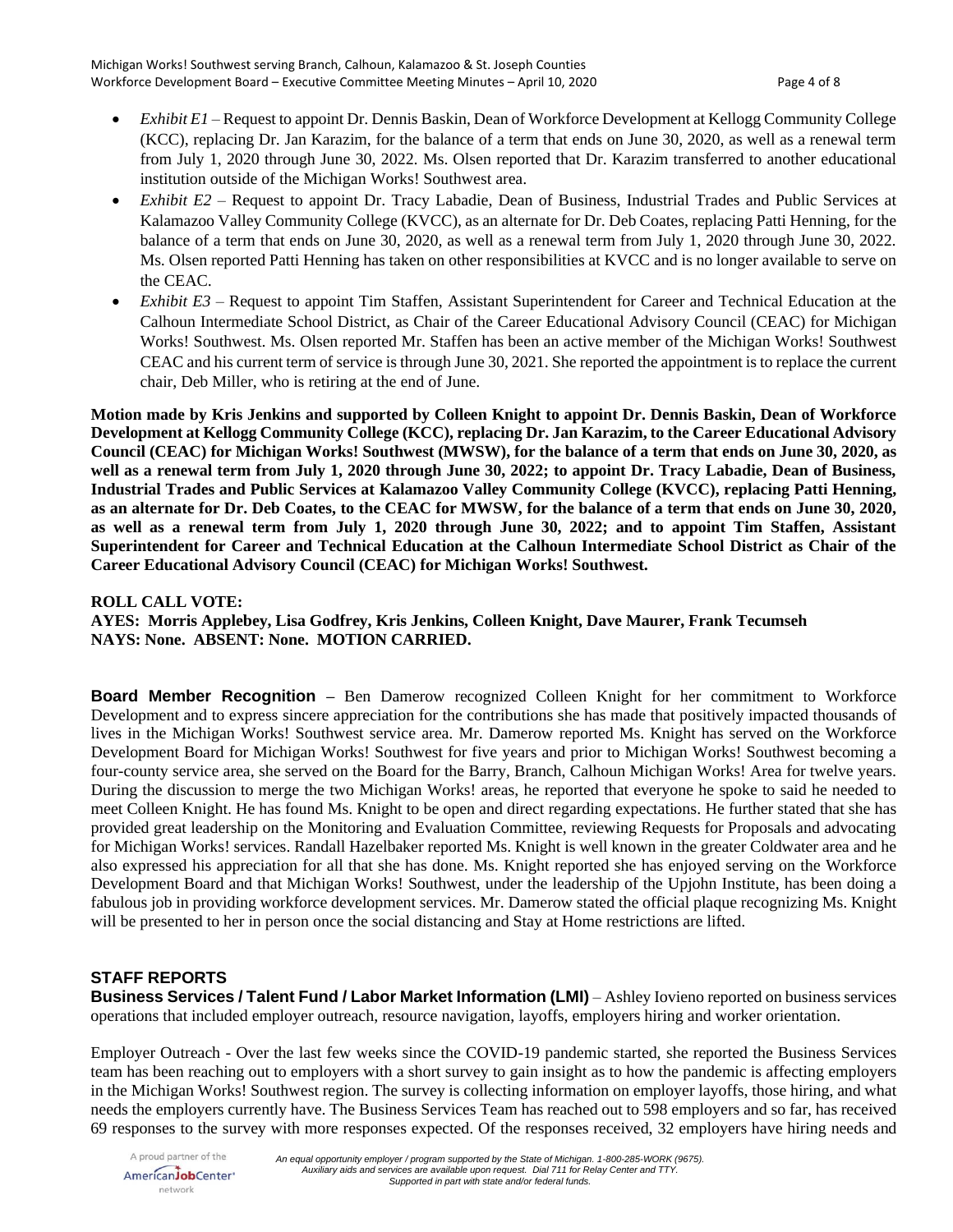24 employers reported they would like further assistance and guidance from the Michigan Works! Business Services team. The team has been reaching back out to those employers to help address their needs.

Resource Navigation – Ms. Iovieno reported one of the -most common requests the Business Services team has received is assistance with navigating all the resources that have become available to employers. In order to assist with that, staff have been reading through options and holding discussions with partners, as well as collecting information pertaining to those resources and adding them to the COVID-19 Response page on the Michigan Works! Southwest website. The website, <https://www.michiganworkssouthwest.org/COVID-19> was displayed on the screen during the meeting. As the Business Services team reaches out to employers, they are making efforts to ensure that the employers are made aware of the webpage and that it is constantly being updated as more resources become available. The hope is that the Web page serves as a one stop resource for employers to use as often as needed and instead of having to remember several different links to numerous resources, they only need to remember the Michigan Works! Southwest website.

Layoffs – Ms. Iovieno reported many companies have had to lay off employees during this difficult time. The Business Services Team members have been reaching out to those employers, whether they are permanent layoffs or temporary, to check in and offer any assistance. Team members have also been discussing Work Share with employers as another option for them to consider. So far, staff have seen over 30 companies with layoffs, affecting at least 2,700 individuals over the last several weeks. She noted that staff are aware the actual numbers are most likely higher because the numbers reported are only what is seen through the WARN process. The WARN Notices do not track many of the smaller businesses and selfemployed and contract workers. Staff are paying close attention to all resource outlets and partners in order to identify additional information as the COVID-19 response continues to evolve very quickly.

Employers Hiring – Ms. Iovieno reported there are many employers currently hiring. Staff are maintaining a specific list of those employers, pushing this information out to job seekers, and trying to make the necessary connections. Business Services staff have also been in touch with employers who have specific hiring needs related to re-tooling in order to produce products that are in high demand within the Michigan Works! Southwest region, as well as nationally.

Worker Orientation – Ms. Iovieno reported the Business Services team has been able to adjust very quickly in order to respond to employers. They created a virtual Worker Orientation session for BorgWarner because the in-person sessions originally scheduled had to be cancelled due to safety concerns by the company. The virtual session went very well with approximately fifteen (15) individuals from the company participating. Staff were able to have an agent from the Unemployment Insurance Agency (UIA) attend the virtual meeting to assist with answering questions related to UI.

Ms. Iovieno reported the outreach to employers has been encompassing a wide area of locations and topics and the team is ready and willing to offer additional assistance as needed. She asked attendees to let her know if their business or organization, or if they were aware of any business or organization, that could use a check-in from the Business Services staff.

**Michigan Works! Operational Update** – Jakki Bungart-Bibb reported the employees providing services under the auspices of Michigan Works! are deemed essential. In order to keep staff and customers safe, it was necessary to make changes to the service delivery, and it had to be done quickly. Staff wanted to ensure that service centers remained open and continued to provide essential services to the customers while also doing what was needed to help stop the spread of the virus. As the COVID situation developed, the operations leadership team came together to quickly develop a plan of action. The operations leadership team consists of lead representatives from service providers, which includes YOU/KRESA, WDI (formerly known as HRDI), PATH direct services, business services, and administrative leadership. The first plan of action was to immediately implement mitigation precautions. Social distancing was put in place early on by limiting group activities and by making sure customers remained at least six feet apart while in the service centers. Additional precautions included extra cleaning and sanitizing at the service centers. A communications plan was implemented including daily calls with State partners and daily local leadership conference calls. Those calls became critical because as the virus situation rapidly changed, so did the local plans.

As Ashley Iovieno mentioned in her report, a COVID-19 response page was created for the Michigan Works! Southwest website, the page houses community resources, unemployment resources, and resources for employers. Beginning March 18, services transitioned to appointment only. Again, the intent was to continue to provide essential services while at the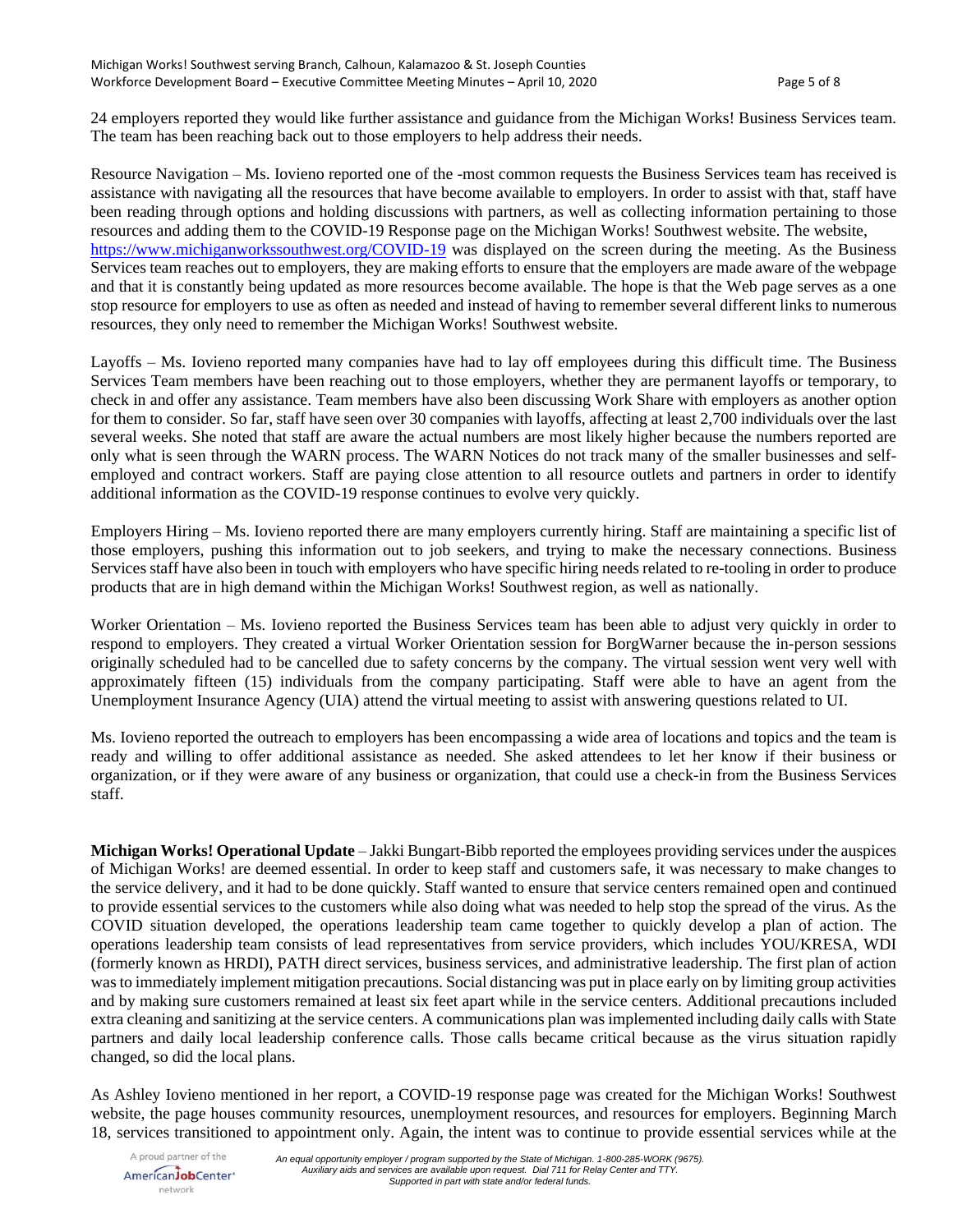same time decrease traffic into the centers and limit in-person contact. The team quickly developed a centralized call back system with YOU/KRESA, as the One Stop operator, leading the implementation of that system. Staff from all programs were deployed to meet the new demands of the new normal, all while rapidly adjusting their service delivery to virtual means. On March 24, staff changed to working remotely and providing services by virtual means only. Since implementation of this service delivery model, staff have fielded thousands of calls and hosted hundreds of one-on-one appointments with the majority being related to unemployment needs.

The number of unemployment claims filed in Michigan in the last three weeks was over 816,000 with 384,000 of them filed during the last week. She reported the state unemployment rates could reach 15% by the end of April. This is much different than the 3.5% – 4.0% rates before the pandemic. Customer attempts to get through to unemployment has been difficult. The system was not prepared for this volume of claims; however, the State has been working diligently to upgrade servers and increase staff capacity. Michigan Works! (MW) teams locally and across the State came to the table and offered to help. Staff are hearing from these desperate callers who are unable to contact the Unemployment office, are seeing the need, and want to be part of the solution. During the week of March 30, MW staff were asked to assist UIA staff with filing claims, so once again staff stepped up and they are currently being trained to enter unemployment claims. The team is awaiting the final stages of training and are eager to be able to help meet this need. She noted that MW staff will not be making monetary determinations, they will only be answering calls and entering data to submit unemployment claims. The assistance from Michigan Works! teams across the State will increase UIA claims filing capacity with over 300 additional staff. It is anticipated that the unemployment claims will continue to soar as gig workers, self-employed, and 1099 workers begin to file their claims. The increased capacity will be key to making sure customers are getting their claims filed so they can receive unemployment benefits in order to feed their families and pay their bills.

Along with the unemployment demands, MW teams continue business as usual with other programs and services. The PATH program, the Youth, Adult and Dislocated Worker programs, Employment Hubs, and the Employer Resource Network all remain active. Staff are working with their program participants to provide assistance, coaching, resource navigation, and support services. As Ashley Iovieno previously reported, the business services team is also hard at work assisting the employers in the MW Southwest service area.

Moving forward, staff will continue to adapt to meet the current needs in the MW Southwest service area. Leadership calls are continuing for contingency planning and to prepare for what is ahead. This work does not end when the virus does. The economic and social impact of the pandemic will be ongoing. Staff will be hard at work planning for what recovery looks like for staff, job seekers, employers, and the entire MW Southwest community.

Ms. Bibb thanked the entire staff. She acknowledged that adapting to all the daily changes has been hard and stated that she was incredibly proud of how the staff have responded and what they have accomplished over the past few weeks. She added that staff have remained dedicated and positive. She also recognized that the reality is that this situation takes a huge toll on the staff. The calls received often have angry customers on the other end, sometimes desperation shows up on the other end, sometimes there are abusive and threatening and even suicidal callers. She acknowledged staff are problem solvers, resolution officers, social workers, and much more. Ms. Bibb further thanked the leadership team, the frontline staff, and each person who continues to show up to serve the customers. She acknowledged that their hard work and dedication during this most difficult time is truly inspiring and that the administration cannot thank them enough for all that they are doing.

**Director's Report** *(Exhibit F)* - Ben Damerow stated Jakki Bungart-Bibb did a very nice job summarizing everything that has taken place over the last few weeks and noted there were times that changes were taking place hourly, not just daily. He stated that he really appreciates the staff and their flexibility and doing everything they can to meet the needs of the community.

Mr. Damerow then referred attendees to the Director's Report dated April 10, 2020 *(Exhibit F)* that was emailed with the updated agenda packet prior to the meeting. He reported the Coronavirus Aid, Relief and Economic Security (CARES) Act was signed into law on March 27, 2020 by the President. Items impacting workforce and employers include expanded Unemployment Insurance (UI) that now provides four months of federal pandemic UI with up to \$600 per week above the compensation level paid by the state unemployment office; \$500 billion in loans and loan guarantees for impacted businesses; \$366 billion for forgivable small-business loans, with \$17 billion set aside for businesses in low-income areas and investment companies that provide venture capital to small businesses; \$10 billion for SBA Economic Injury Disaster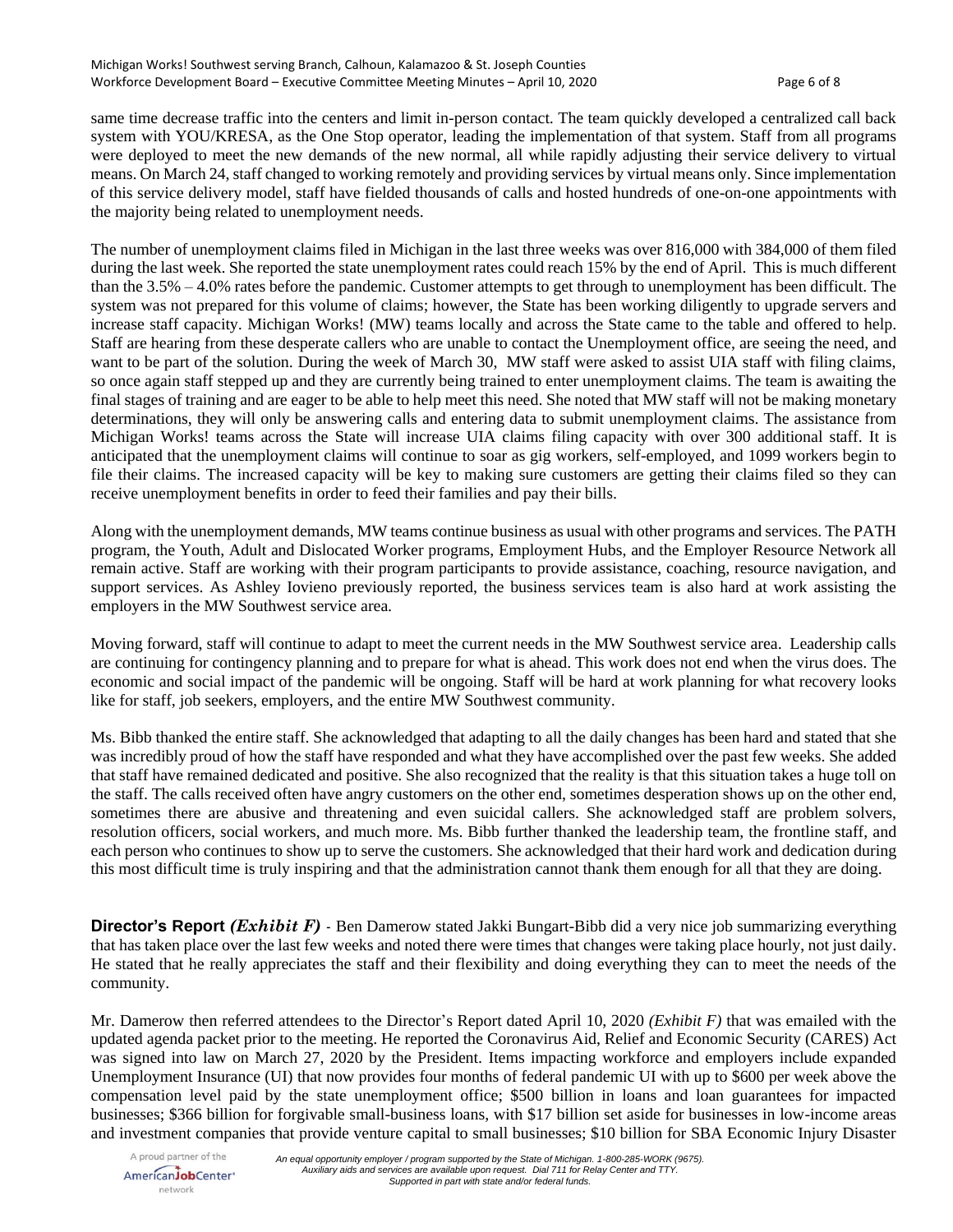Loans emergency grants of up to \$10,000 to provide immediate relief for small business operating costs; and \$345 million to states for Dislocated Worker Grants to put individuals to work building necessary medical equipment, distributing food, providing support to government benefit agencies or to provide workforce training. He also reported legislators began work this week on a fourth stimulus package which may include additional workforce funding. Congressman Andy Levin (MI) and Congressman Suzanne Bonamici (OR) are urging representatives in the House to provide an additional \$15 billion to support workforce development programs authorized through WIOA.

Ben Damerow reported the researchers at the Upjohn Institute have been doing some great work with timely, relevant proposals and recommendations in terms of how the economy can move forward. He referred attendees to the Institute's website where numerous writings are located. The research and policy papers include information on saving businesses and jobs, expanded unemployment, short-term compensation, housing policies, food stamp policies, and papers with ideas as to how to assistant local and state governments. The Institute president, Mike Horrigan, and staff who make up the regional team, have been publishing information every Thursday pertaining to the unemployment figures. State and local analysis of the information is also posted on the website along with links to numerous media hits where the work of the Institute staff has been featured. The media hits include citing in publications such as The Wall Street Journal, the Los Angeles Times, CBS, the Detroit Free Press and several other media outlets. The direct link to the website was shared during the meeting. <https://www.upjohn.org/research-highlights/upjohn-staff-proposals-and-responses-understanding-ongoing-economic-crisis> Mr. Damerow closed his comments regarding the Institute research by stating that staff have been able to produce a record number of relevant pieces in terms of local, state and national policy over a very short time period.

Ben Damerow also provided an update on the Healthy Michigan Plan (HMP) work requirements. He reported in early March, the U.S. District Court for the District of Columbia, issued an order blocking Michigan from enforcing work requirements among Healthy Michigan Plan (HMP) enrollees, those participating in the expanded Medicaid program. The district court's ruling follows a similar ruling by the U.S. Court of Appeals for the District of Columbia striking down work requirements in other states. The Department of Labor and Economic Opportunity/Workforce Development (LEO/WD) is working with the Michigan Department of Health and Human Services to determine the impact on HMP programs, services and outreach to enrollees. Information and guidance will continue to be shared as it becomes available.

Mr. Damerow also expressed a thank you to all staff, the Upjohn Institute, the service providers, and partners for their hard work and dedication throughout the daily changes that have been happening due to the COVID-19 pandemic, social distancing and the State's "Stay at Home" requirements. He gave a special thanks to Eric Stewart, Amanda Sutherland and Paige Farrell and their staff as they have been on the front-line as the service provider for the One Stop Service Center Operations and Employment Services.

Mr. Damerow also extended congratulations to Eric Stewart on his promotion to Assistant Superintendent for Career and Talent Development at Kalamazoo Regional Educational Service Agency (KRESA). Randall Hazelbaker also extended congratulations to Mr. Stewart as did many other attendees.

Eric Stewart reported that moving forward, he will continue to be involved in workforce development. He stated that he has been involved in workforce development for twelve years and he sincerely appreciates the partnerships developed during those years. He announced that YOU/KRESA will be hiring a new Director of YOU and the job is posted at KRESA.org. He also reported that he is excited for the redesign of Career Technical Education (CTE) and is looking forward to how it is redefined and what will take place in the Kalamazoo area.

# **OLD BUSINESS**

None.

# **CITIZENS' TIME**

Multiple attendees offered congratulations remarks to both Colleen Knight and Eric Stewart.

#### **MEMBERS' TIME**

A proud partner of the AmericanJobCenter\* network

*An equal opportunity employer / program supported by the State of Michigan. 1-800-285-WORK (9675). Auxiliary aids and services are available upon request. Dial 711 for Relay Center and TTY. Supported in part with state and/or federal funds.*